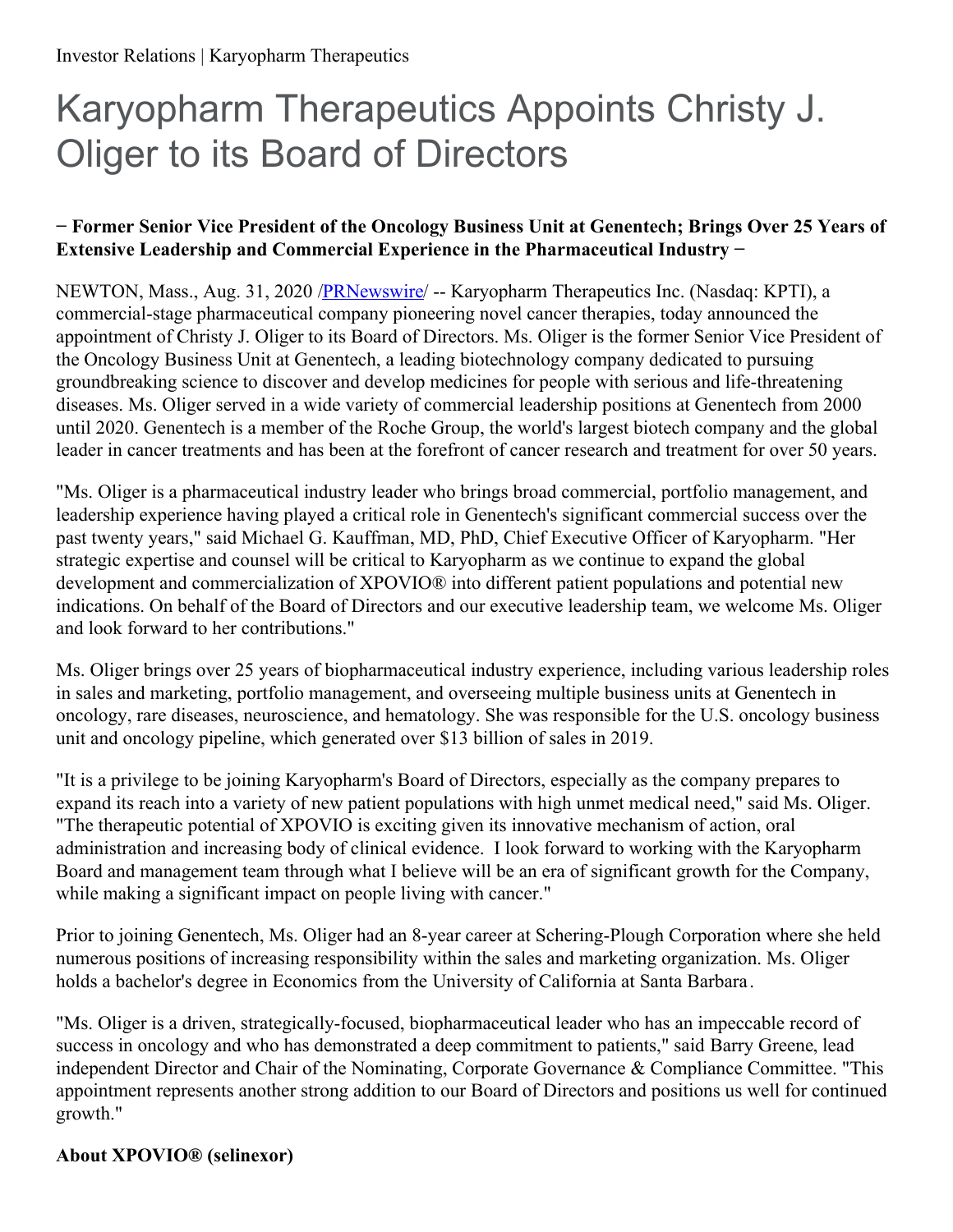XPOVIO is a first-in-class, oral Selective Inhibitor of Nuclear Export (SINE) compound. XPOVIO functions by selectively binding to and inhibiting the nuclear export protein exportin 1 (XPO1, also called CRM1). XPOVIO blocks the nuclear export of tumor suppressor, growth regulatory and anti-inflammatory proteins, leading to accumulation of these proteins in the nucleus and enhancing their anti-cancer activity in the cell. The forced nuclear retention of these proteins can counteract a multitude of the oncogenic pathways that, unchecked, allow cancer cells with severe DNA damage to continue to grow and divide in an unrestrained fashion. Karyopharm received accelerated U.S. Food and Drug Administration (FDA) approval of XPOVIO in July 2019 in combination with dexamethasone for the treatment of adult patients with relapsed refractory multiple myeloma (RRMM) who have received at least four prior therapies and whose disease is refractory to at least two proteasome inhibitors, at least two immunomodulatory agents, and an anti-CD38 monoclonal antibody. Karyopharm has also submitted a Marketing Authorization Application (MAA) to the European Medicines Agency (EMA) with a request for conditional approval of selinexor in this same RRMM indication. Karyopharm's supplemental New Drug Application (sNDA) requesting an expansion of its current indication to include the treatment for patients with multiple myeloma after at least one prior line of therapy has been accepted for filing by the FDA. In June 2020, Karyopharm received accelerated FDA approval of XPOVIO for its second indication in adult patients with relapsed or refractory diffuse large B-cell lymphoma (DLBCL), not otherwise specified, including DLBCL arising from follicular lymphoma, after at least 2 lines of systemic therapy. Selinexor is also being evaluated in several other mid-and later-phase clinical trials across multiple cancer indications, including as a potential backbone therapy in combination with approved myeloma therapies (STOMP), in liposarcoma (SEAL) and in endometrial cancer (SIENDO), among others. Additional Phase 1, Phase 2 and Phase 3 studies are ongoing or currently planned, including multiple studies in combination with approved therapies in a variety of tumor types to further inform Karyopharm's clinical development priorities for selinexor. Additional clinical trial information for selinexor is available at [www.clinicaltrials.gov](https://c212.net/c/link/?t=0&l=en&o=2901939-1&h=1079193657&u=http%3A%2F%2Fwww.clinicaltrials.gov%2F&a=www.clinicaltrials.gov).

#### **About Karyopharm Therapeutics**

Karyopharm Therapeutics Inc. (Nasdaq: KPTI) is a commercial-stage pharmaceutical company pioneering novel cancer therapies and dedicated to the discovery, development, and commercialization of novel first-inclass drugs directed against nuclear export and related targets for the treatment of cancer and other major diseases. Karyopharm's Selective Inhibitor of Nuclear Export (SINE) compounds function by binding with and inhibiting the nuclear export protein XPO1 (or CRM1). Karyopharm's lead compound, XPOVIO® (selinexor), received accelerated approval from the U.S. Food and Drug Administration (FDA) in July 2019 in combination with dexamethasone as a treatment for patients with heavily pretreated multiple myeloma. In June 2020, XPOVIO was approved by the FDA as a treatment for patients with relapsed or refractory diffuse large B-cell lymphoma. A Marketing Authorization Application for selinexor for patients with heavily pretreated multiple myeloma is also currently under review by the European Medicines Agency. In addition to single-agent and combination activity against a variety of human cancers, SINE compounds have also shown biological activity in models of neurodegeneration, inflammation, autoimmune disease, certain viruses and wound-healing. Karyopharm has several investigational programs in clinical or preclinical development. For more information, please visit [www.karyopharm.com](https://c212.net/c/link/?t=0&l=en&o=2901939-1&h=1686396939&u=http%3A%2F%2Fwww.karyopharm.com%2F&a=www.karyopharm.com).

#### **Forward-Looking Statements**

This press release contains forward-looking statements within the meaning of The Private Securities Litigation Reform Act of 1995. Such forward-looking statements include those regarding Karyopharm's expectations and plans relating to the global development and commercialization of XPOVIO. Such statements are subject to numerous important factors, risks and uncertainties, many of which are beyond Karyopharm's control, that may cause actual events or results to differ materially from Karyopharm's current expectations. For example, there can be no guarantee that Karyopharm will successfully commercialize XPOVIO; that regulators will agree that selinexor qualifies for conditional approval in the E.U. as a result of